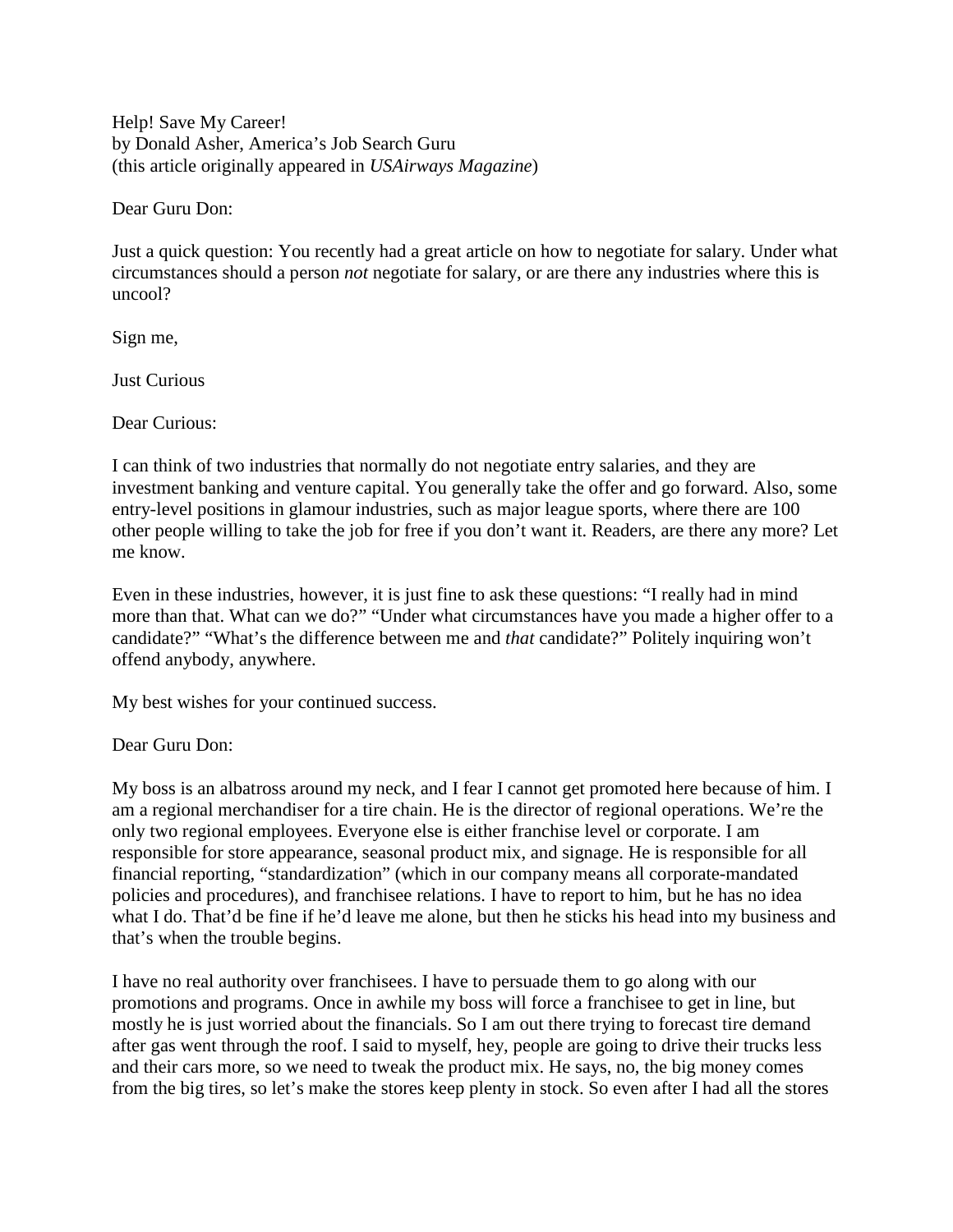in line with my plan, he calls every one of them up and says they'd be foolish to change based on his analysis of past sales.

Well, it turns out I was right on, and he was dead wrong. But then he blames *me* because the stores got off of optimum product mix. See what I mean? I can't win.

This is just one example. He tells the stores to ignore my input, and then tells corporate I'm not doing a great job. He's a lifer, so there's no chance I can wait him out. What's your advice?

Sign me,

Tired Out Tammi

Dear Tammi,

You've forgotten the first rule of boss management: Keep your boss happy. You've even forgotten who your real boss is. Your boss is not the franchisee stores or corporate headquarters, but this regional manager. You want this guy to leave you alone, but that's clearly not working out. You need to work *more* closely with him, not less. You need to sell him on your ideas before you put them out on the road without his endorsement. If you don't have his buy in, he's going to sabotage you every time. If you have to, convince him that your ideas actually came from him. That's boss management.

On the other hand, you may not be able to succeed at this. In that case it may be time to get another job. Forget trying to fix this guy if you can't win him over. Before you look at a competitor or a new line of work, why don't you try to get a corporate headquarters job, or jump into your best-run store? Corporate would probably offer the better long-term advancement potential.

You have to do a little image management, too. Develop your own connections at headquarters. Try to deliver your own reports instead of filtering everything through your troglodyte boss.

There's one rule you should know: Never go over your boss's head about a work issue without explicit permission. That's a Top Ten Career Commandment. But there are ways to jump org chart levels without breaking this rule! Here's how to get around any deadwood boss:

- Get on a special project team or task force. That gives you access to others outside of your direct reporting structure. This is good for image management and for learning about opportunities elsewhere in the company.
- Wait until he goes on vacation, and then schmooze up some connections at HQ. I'd be at HQ the entire time he's out on break, trying to find a back channel for information flows. You want some eyes and ears, and a mouthpiece, representing your interests at HQ.